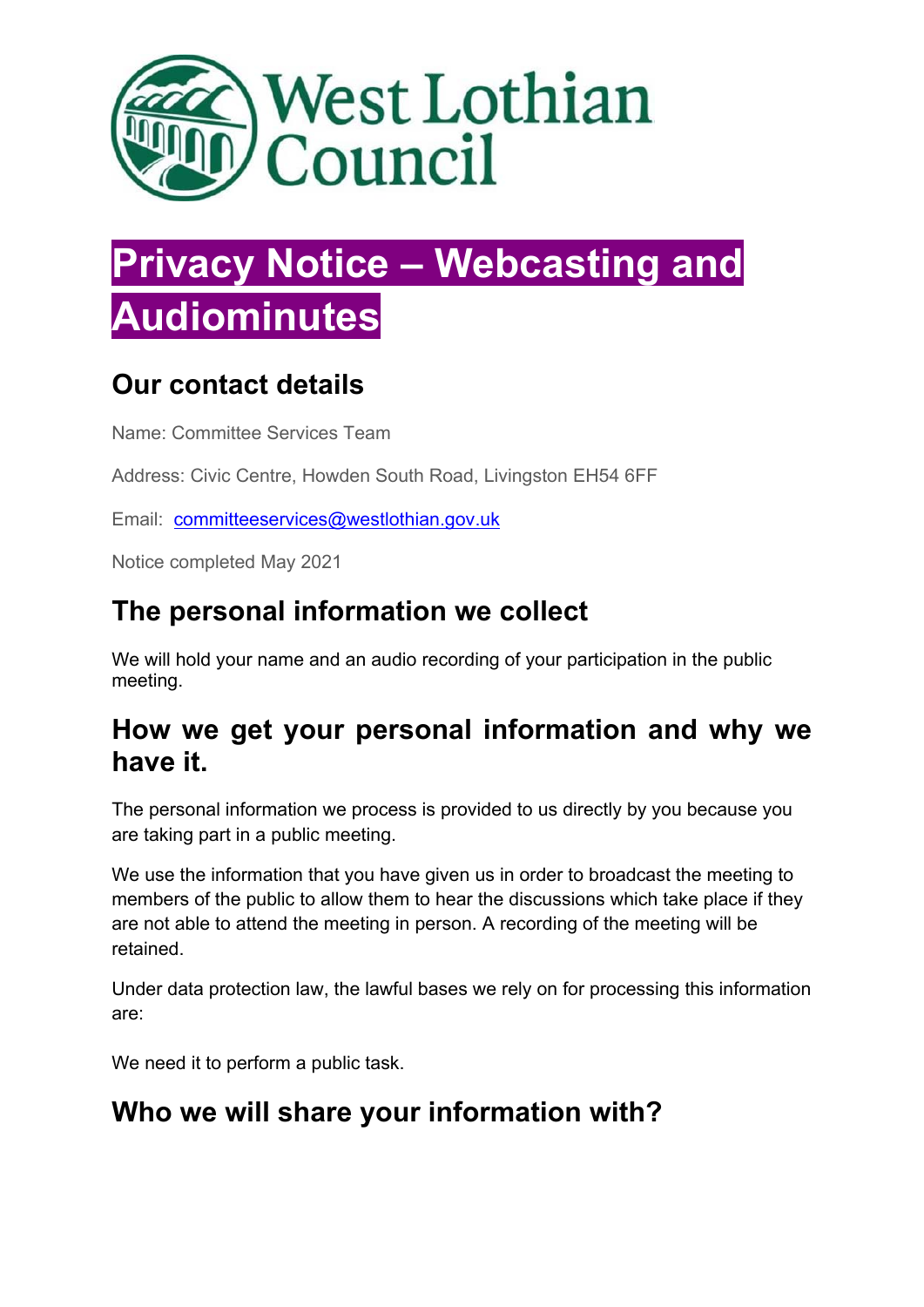

The meeting will be broadcast to members of the public and will be available after the meeting has concluded.

### **How long do we keep your information?**

We will keep the recording of the meeting indefinitely. It will be stored as an electronic archive of the meeting.

## **Your rights**

Under data protection law, you have rights including:

**Your right of access** - You have the right to ask us for copies of your personal information.

**Your right to rectification** - You have the right to ask us to rectify personal information you think is inaccurate. You also have the right to ask us to complete information you think is incomplete.

**Your right to erasure** - You have the right to ask us to erase your personal information in certain circumstances.

**Your right to restriction of processing** - You have the right to ask us to restrict the processing of your personal information in certain circumstances.

**Your right to object to processing** - You have the the right to object to the processing of your personal information in certain circumstances.

**Your right to data portability** - You have the right to ask that we transfer the personal information you gave us to another organisation, or to you, in certain circumstances.

You are not required to pay any charge for exercising your rights. If you make a request, we have one month to respond to you.

To make a request please contact us at West Lothian Council, West Lothian Civic Centre, Howden South Road, Livingston, West Lothian, EH54 6FF

Email – committeeservices@westlothian.gov.uk